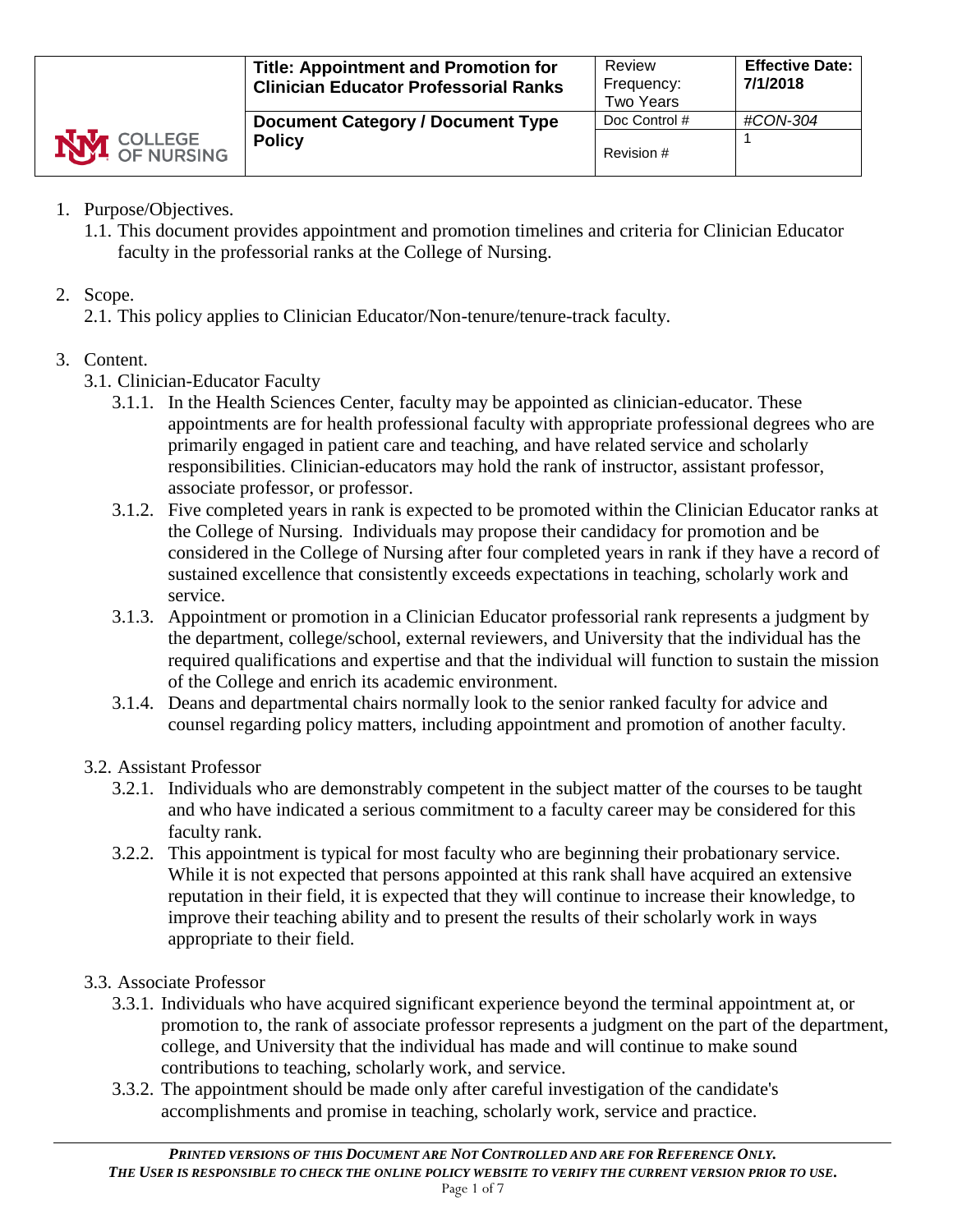# 3.4. Professor

3.4.1. Appointment or promotion to Professor represents a judgment on the part of the department, college/school, and University that the individual has made significant, nationally recognized scholarly or creative contributions to his or her field and an expectation that the individual will continue to do so. Professors are the most enduring group of faculty, and it is they who give leadership and set the tone for the entire College. Thus, appointment or promotion should be made only after careful investigation of the candidate's accomplishments in teaching, scholarly work, service and promotion.

| <b>Criteria for Appointment:</b>                                                                                                                                                                                                        |                                                                                                                                                                                                 |                                                                                                                                                                                      |  |
|-----------------------------------------------------------------------------------------------------------------------------------------------------------------------------------------------------------------------------------------|-------------------------------------------------------------------------------------------------------------------------------------------------------------------------------------------------|--------------------------------------------------------------------------------------------------------------------------------------------------------------------------------------|--|
| <b>Clinician Educator</b>                                                                                                                                                                                                               | <b>Clinician Educator</b>                                                                                                                                                                       | <b>Clinician Educator</b>                                                                                                                                                            |  |
| <b>Assistant Professor</b>                                                                                                                                                                                                              | <b>Associate Professor</b>                                                                                                                                                                      | <b>Professor</b>                                                                                                                                                                     |  |
|                                                                                                                                                                                                                                         |                                                                                                                                                                                                 |                                                                                                                                                                                      |  |
| - Earned Doctoral<br>Degree<br>- Earned graduate<br>degree in nursing<br>(Masters or<br>doctorate)<br>- Evidence of Successful<br>formal or informal<br>teaching<br>- Minimum of two years<br>nursing practice<br>experience in area of | -Earned Doctoral Degree<br>-Earned graduate degree<br>in nursing (Masters or<br>doctorate)<br>--Meet criteria of the College<br>for advancement to<br>Clinician Educator<br>Associate Professor | -Earned Doctoral Degree<br>-Earned graduate degree in<br>nursing (Masters or<br>doctorate)<br>-Meet criteria of the College<br>for advancement to<br>Clinician Educator<br>Professor |  |
| expertise                                                                                                                                                                                                                               |                                                                                                                                                                                                 |                                                                                                                                                                                      |  |

| <b>Criteria for Promotion:</b>                                                                                                                                                |                                                                                                                                                                                               |                                                                                                                                                                        |  |
|-------------------------------------------------------------------------------------------------------------------------------------------------------------------------------|-----------------------------------------------------------------------------------------------------------------------------------------------------------------------------------------------|------------------------------------------------------------------------------------------------------------------------------------------------------------------------|--|
| <b>Clinician Educator</b>                                                                                                                                                     | <b>Clinician Educator Associate</b>                                                                                                                                                           | <b>Clinician Educator</b>                                                                                                                                              |  |
| <b>Assistant Professor</b>                                                                                                                                                    | <b>Professor</b>                                                                                                                                                                              | <b>Professor</b>                                                                                                                                                       |  |
|                                                                                                                                                                               | <b>TEACHING</b>                                                                                                                                                                               |                                                                                                                                                                        |  |
| Evidence of successful<br>formal or informal<br>teaching                                                                                                                      | A record of progressive<br>teaching expertise, academic<br>leadership and collaboration,<br>as demonstrated by showing<br>evidence of quality teaching.                                       | A record of exemplary<br>teaching effectiveness and<br>expertise, academic<br>leadership and<br>collaboration, as<br>demonstrated by showing                           |  |
|                                                                                                                                                                               | <b>SCHOLARLY WORK</b>                                                                                                                                                                         |                                                                                                                                                                        |  |
| Evidence of interest and<br>skills in scholarship of<br>teaching, practice<br>integration or discovery<br>Interest in applied and<br>collaborative integrated<br>scholarship. | A record of progressive<br>contributions in educational,<br>clinical, nursing scholarship<br>or practice as demonstrated<br>by evidence of state,<br>regional and community<br>dissemination. | A record of sustained<br>contributions in educational,<br>clinical, nursing scholarship<br>or practice as demonstrated<br>by evidence of substantial<br>dissemination. |  |
| <b>SERVICE</b>                                                                                                                                                                |                                                                                                                                                                                               |                                                                                                                                                                        |  |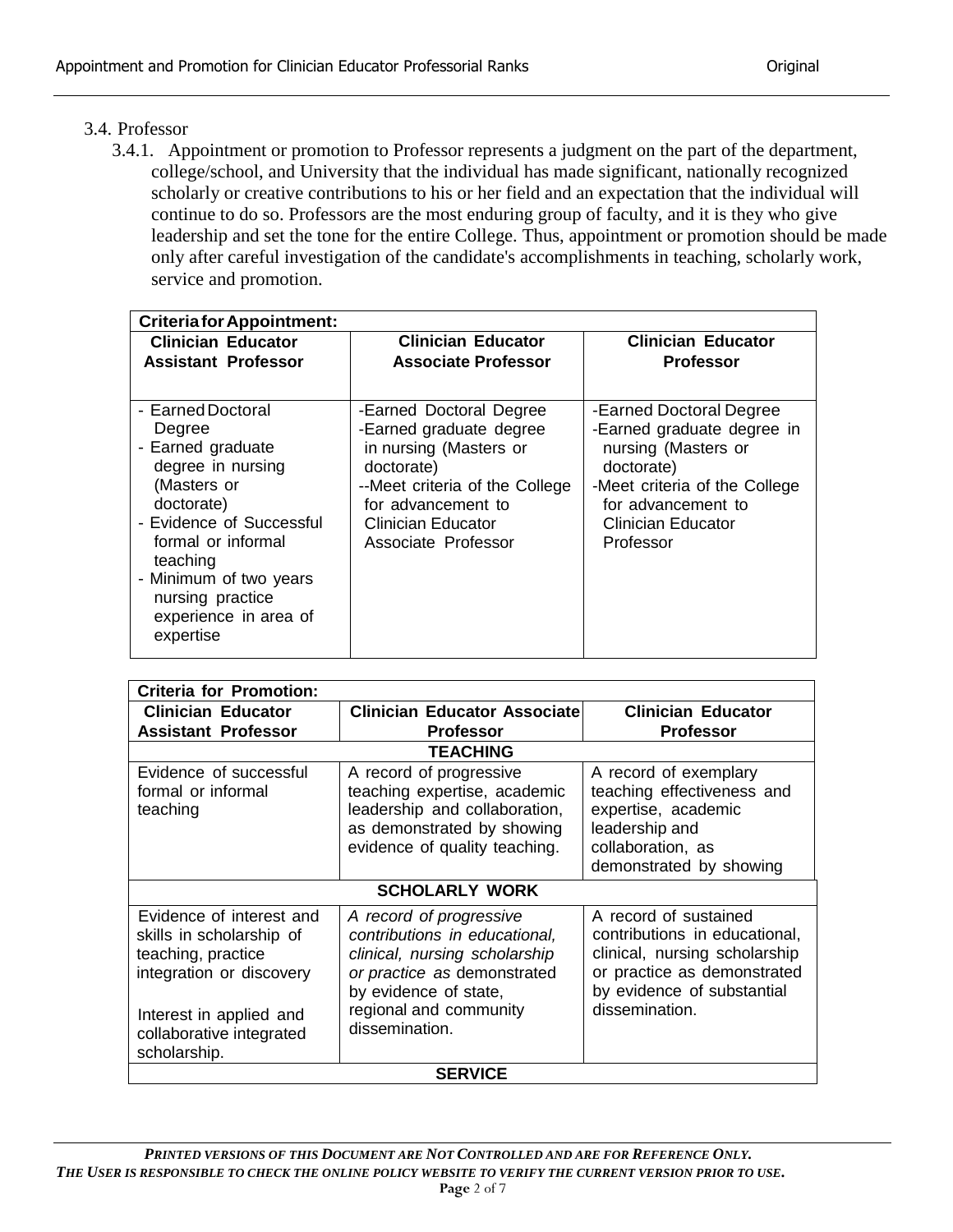| Evidence of participation<br>in professional service<br>activities. | Overall: A record of<br>progressive participation and<br>initiative in institutional,<br>professional, and community | Overall: A record of<br>sustained initiative and<br>leadership in institutional,<br>professional and community |
|---------------------------------------------------------------------|----------------------------------------------------------------------------------------------------------------------|----------------------------------------------------------------------------------------------------------------|
| Potential for leadership in<br>service.                             | service as demonstrated by<br>participation in college,<br>clinical and professional<br>community activities.        | service, and mentorship of<br>junior faculty and students.                                                     |

#### 4. Responsibilities.

| <b>RESPONSIBILITIES</b>     |                                                                                   |  |
|-----------------------------|-----------------------------------------------------------------------------------|--|
| <b>Position/Title/Group</b> | <b>Requirements/Expectations/Duties</b>                                           |  |
| <b>CON Faculty Affairs</b>  | Responsible for understanding the procedures outlined in this document related to |  |
| Committee                   | University-level and College-level policies and enforcing this policy.            |  |
| <b>CON</b> Dean             | Responsible for ensuring this policy is followed.                                 |  |

### 5. Records Applicability/Retention

- 5.1. Promotion dossiers are maintained by the Administrative Assistant to the Dean during the review period. Once review has been completed, dossiers are returned to the individual faculty member seeking advancement.
- 5.2. "Documentation related to this policy will be maintained in accordance with UNM Administrative Policies and Procedures, UAPPM Policy 6020, and applicable requirements of the New Mexico Public Records Act, N.M.S.A § 14-3-1 et. seq."
- 6. External Reference(s).

6.1. None

# 7. Internal Reference(s).

- 7.1. UNM Faculty Handbook B2: Faculty Ranks and Titles <https://handbook.unm.edu/b2/>
- 7.2. UNM Faculty Handbook B3: Faculty Appointments and Contracts<https://handbook.unm.edu/b3/>
- 7.3. UNM UAPPM Policy 6020<https://policy.unm.edu/university-policies/6000/6020.html>
- 8. Definitions.
	- 8.1. Scholarly Work: Scholarly work is defined as inclusive of applied research and a broader range of creative activities consistent with our heterogeneous group while the word scholarship is more closely defines as consistent with research.

# 9. Key Words.

9.1. Clinician educator, professor, appointment, promotion, advancement, teaching, scholarly work, service

10. Attachments.

*10.1.* Criteria for Appointment and Promotion document *with Exemplars*

11. Approval Authority.

### *Document Approval & Tracking*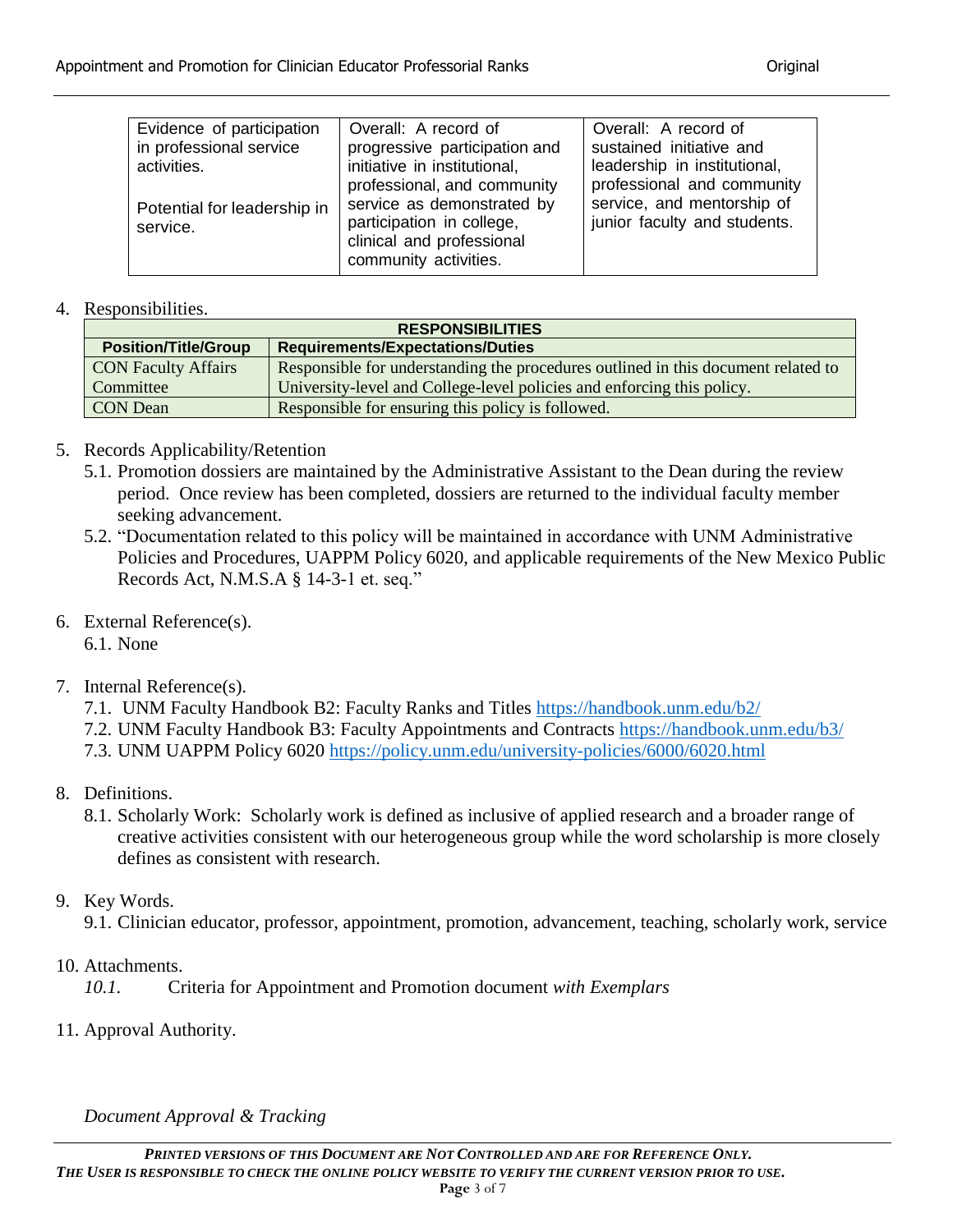| Item                         | Contact                                           | Date      | Approval |
|------------------------------|---------------------------------------------------|-----------|----------|
| Owner                        | <b>CON Faculty Affairs Committee</b>              | 6/18/2018 | Υ        |
| Committee(s)                 | <b>CON Faculty Affairs Committee</b>              | 6/18/2018 | Υ        |
| <b>Official Approver</b>     | Carolyn Montoya, Interim Dean, College of Nursing |           | Υ        |
| <b>Official Signature</b>    | Carolyn Montaga                                   | 7/9/2018  |          |
| <b>CON Faculty Approval:</b> |                                                   | 6/18/2018 |          |
| <b>Effective Date:</b>       |                                                   | 7/1/2018  |          |
| <b>Origination Date:</b>     |                                                   | 6/18/2018 |          |
| <b>Issue Date:</b>           |                                                   | 6/18/2018 |          |

### 12. Document History.

| <b>HISTORY LOG</b>                                                                                                                                                                                        |                           |                                                                                            |                                                                                                                                                                                                                                                                                             |                                                          |
|-----------------------------------------------------------------------------------------------------------------------------------------------------------------------------------------------------------|---------------------------|--------------------------------------------------------------------------------------------|---------------------------------------------------------------------------------------------------------------------------------------------------------------------------------------------------------------------------------------------------------------------------------------------|----------------------------------------------------------|
| Date and Date Type:<br>(Specify: Origination,<br><b>Effective or Retired</b><br>Date)<br>In addition: Add <b>Review</b><br><b>Date</b> when Effective Date<br>does not change due to no<br>major updates. | New/<br><b>Revision #</b> | <b>Title of Document:</b>                                                                  | <b>Description of Change(s):</b>                                                                                                                                                                                                                                                            | <b>Approved By:</b><br><b>Print</b><br><b>Name/Title</b> |
| 6/18/18                                                                                                                                                                                                   |                           | Appointment and<br><b>Promotion for Clinician</b><br><b>Educator Professorial</b><br>Ranks | Combines CON policies 3.2.2,<br>3.2.8, and 3.2.3<br>The term "Scholarly Work" replaces<br>"Scholarship" to make it consistent<br>with word usage in the UNM<br><b>Faculty Handbook</b>                                                                                                      | $6/18/18$ Carolyn<br>Montoya, Interim<br>Dean, CON       |
| 4/8/2020                                                                                                                                                                                                  | 2                         | Appointment and<br><b>Promotion for Clinician</b><br><b>Educator Professorial</b><br>Ranks | Transferred CON Policy# 3.3.2<br>content to revised HSC policy<br>template and numbering system to<br>#CON 304.<br>No original content changes made<br>with the exception of replacing<br>"Clinical" Educator with Clinician<br>Educator within the document and<br>tables for consistency. |                                                          |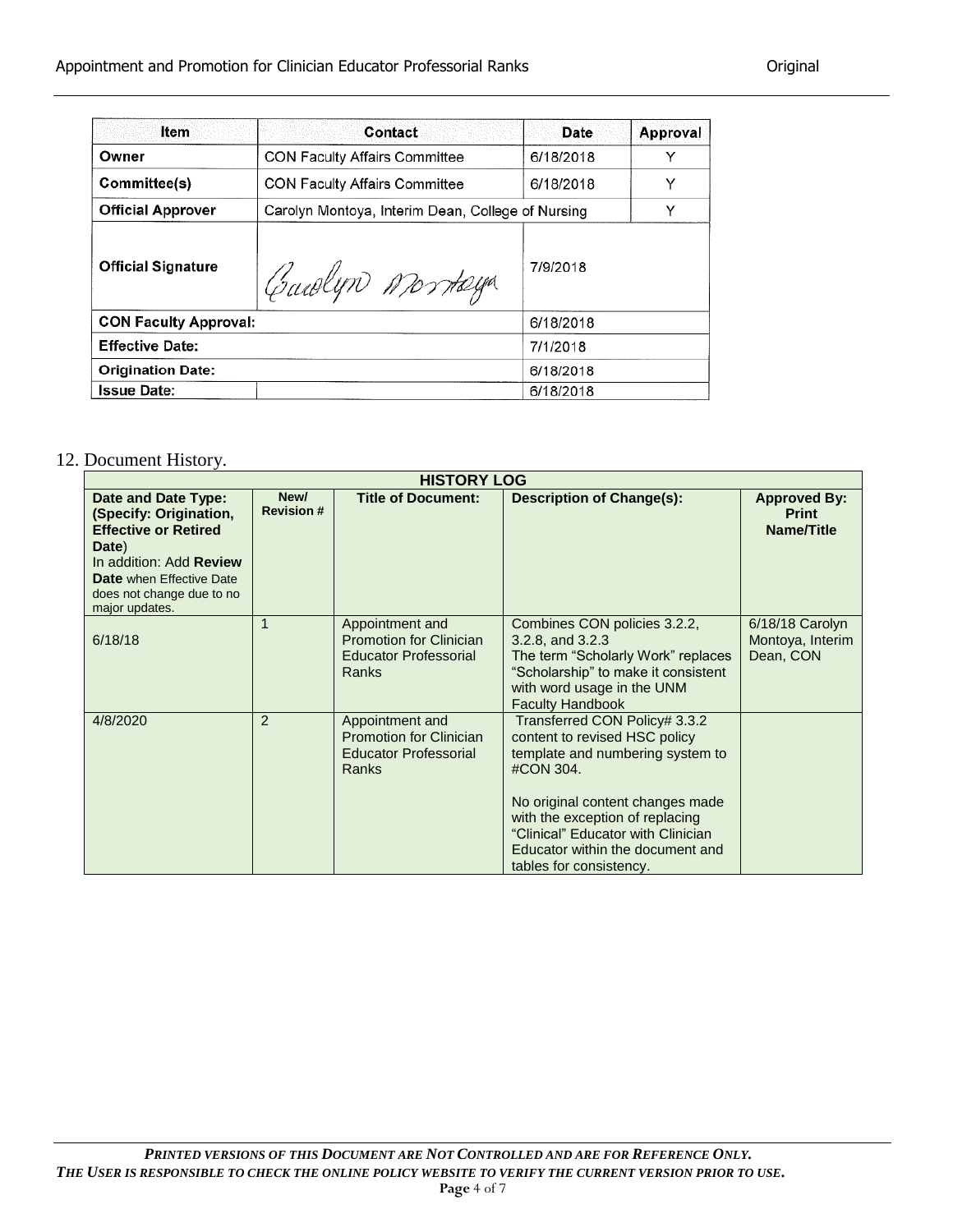#### **ATTACHMENT**

| <b>Criteria for Appointment and Promotion document with exemplars</b> |  |
|-----------------------------------------------------------------------|--|
|-----------------------------------------------------------------------|--|

| <b>Criteria for Appointment</b>                                                                                                    |                                                                                                                                                                |                                                                                                                                                                                                                                                                                                                                                                                                                                                                                                                                                                                                                                  |  |  |  |
|------------------------------------------------------------------------------------------------------------------------------------|----------------------------------------------------------------------------------------------------------------------------------------------------------------|----------------------------------------------------------------------------------------------------------------------------------------------------------------------------------------------------------------------------------------------------------------------------------------------------------------------------------------------------------------------------------------------------------------------------------------------------------------------------------------------------------------------------------------------------------------------------------------------------------------------------------|--|--|--|
| <b>Clinician Educator Assistant</b>                                                                                                | <b>Clinician Educator Associate</b>                                                                                                                            | <b>Clinical Educator Professor</b>                                                                                                                                                                                                                                                                                                                                                                                                                                                                                                                                                                                               |  |  |  |
| Professor                                                                                                                          | Professor                                                                                                                                                      |                                                                                                                                                                                                                                                                                                                                                                                                                                                                                                                                                                                                                                  |  |  |  |
| - Earned Doctoral Degree                                                                                                           | - Earned Doctoral Degree                                                                                                                                       | - Earned Doctoral Degree                                                                                                                                                                                                                                                                                                                                                                                                                                                                                                                                                                                                         |  |  |  |
| - Earned graduate degree in<br>nursing (Masters or doctorate)                                                                      | - Earned graduate degree in nursing<br>(Masters or doctorate)                                                                                                  | - Earned graduate degree in nursing<br>(Masters or doctorate)                                                                                                                                                                                                                                                                                                                                                                                                                                                                                                                                                                    |  |  |  |
| - Evidence of successful formal<br>or informal teaching<br>- Minimum of two years<br>nursing practice experience in                | - Meet criteria of the College for<br>advancement to Clinician<br><b>Educator Associate Professor</b>                                                          | - Meet criteria of the College for<br>advancement to Clinician Educator<br>Professor                                                                                                                                                                                                                                                                                                                                                                                                                                                                                                                                             |  |  |  |
| area of expertise<br><b>Criteria for Promotion</b>                                                                                 |                                                                                                                                                                |                                                                                                                                                                                                                                                                                                                                                                                                                                                                                                                                                                                                                                  |  |  |  |
|                                                                                                                                    |                                                                                                                                                                |                                                                                                                                                                                                                                                                                                                                                                                                                                                                                                                                                                                                                                  |  |  |  |
|                                                                                                                                    | <b>TEACHING</b>                                                                                                                                                |                                                                                                                                                                                                                                                                                                                                                                                                                                                                                                                                                                                                                                  |  |  |  |
| Evidence of successful formal<br>or informal teaching                                                                              | A record of progressive teaching<br>expertise, academic leadership<br>and collaboration, as<br>demonstrated by showing<br>evidence of quality teaching.        | A record of exemplary teaching<br>effectiveness and expertise, academic<br>leadership and collaboration, as<br>demonstrated by showing evidence of<br>consistent quality teaching.                                                                                                                                                                                                                                                                                                                                                                                                                                               |  |  |  |
|                                                                                                                                    |                                                                                                                                                                | Examples of academic leadership and<br>collaboration in the teaching mission<br>may include but are not limited to the<br>following:<br>- Designs and implements<br>innovative instructional strategies.<br>- Leads development, evaluation and<br>revision of curricula<br>Initiates programmatic and<br>teaching innovations.<br>Develops new courses or<br>programs.<br>Supervises student clinical<br>research activities<br>Chairs graduate level student<br>committees.<br>Mentors others in programmatic or<br>teaching innovations.<br>Participates in or leads grant<br>development to support education<br>initiatives |  |  |  |
| <b>Clinician Educator</b>                                                                                                          | <b>Clinician Educator Associate</b>                                                                                                                            | <b>Clinician Educator Professor</b>                                                                                                                                                                                                                                                                                                                                                                                                                                                                                                                                                                                              |  |  |  |
|                                                                                                                                    | <b>Assistant Professor</b><br>Professor                                                                                                                        |                                                                                                                                                                                                                                                                                                                                                                                                                                                                                                                                                                                                                                  |  |  |  |
| <b>Scholarly Work</b>                                                                                                              |                                                                                                                                                                |                                                                                                                                                                                                                                                                                                                                                                                                                                                                                                                                                                                                                                  |  |  |  |
| Evidence of interest and skills<br>in scholarship of teaching,<br>practice integration or<br>discovery.<br>Interest in applied and | A record of progressive<br>contributions in educational,<br>clinical, nursing scholarship or<br>practice as demonstrated by<br>evidence of state, regional and | A record of sustained contributions in<br>educational, clinical, nursing<br>scholarship or practice as<br>demonstrated by evidence of<br>substantial dissemination.                                                                                                                                                                                                                                                                                                                                                                                                                                                              |  |  |  |

*PRINTED VERSIONS OF THIS DOCUMENT ARE NOT CONTROLLED AND ARE FOR REFERENCE ONLY. THE USER IS RESPONSIBLE TO CHECK THE ONLINE POLICY WEBSITE TO VERIFY THE CURRENT VERSION PRIOR TO USE.* **Page** 5 of 7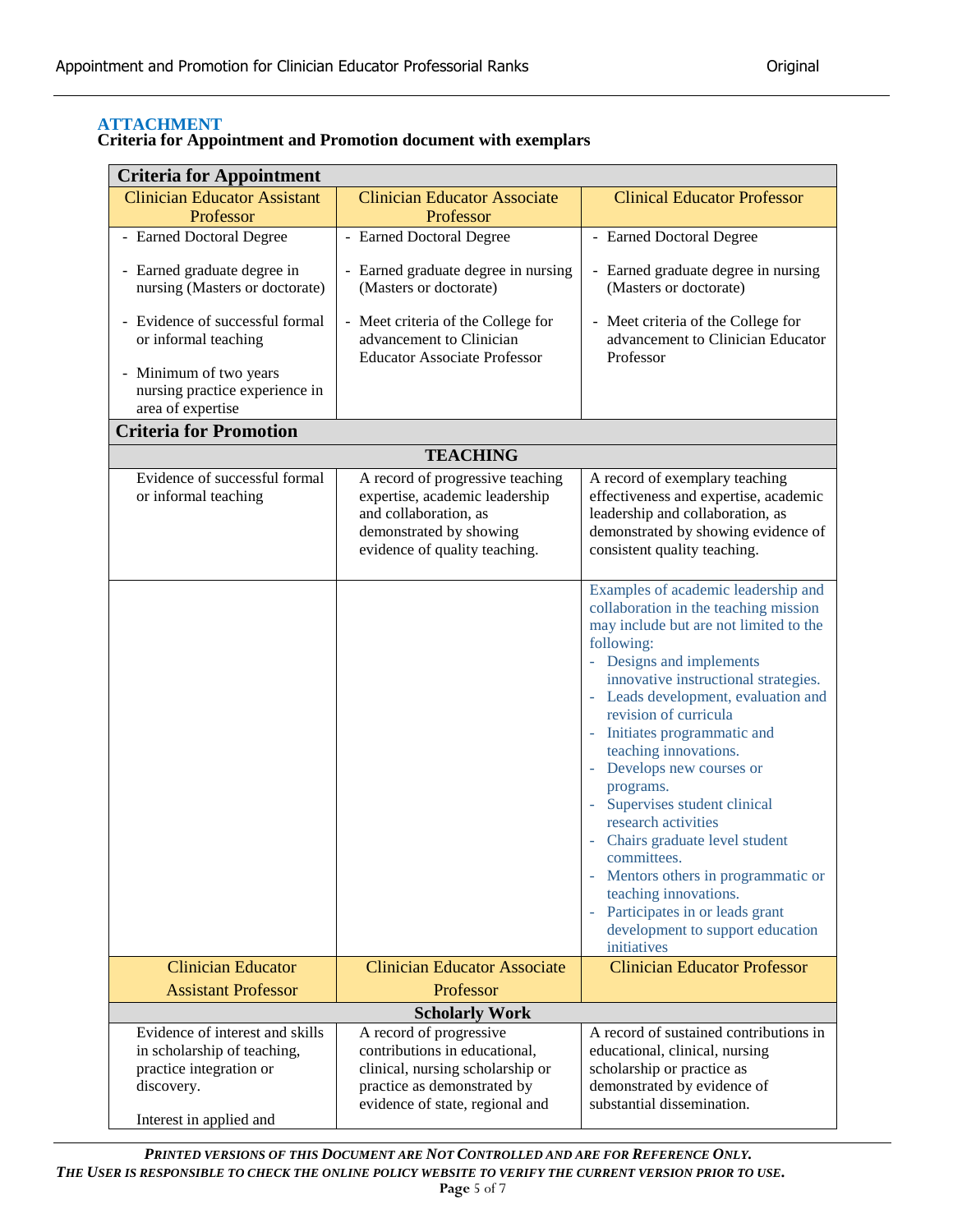| collaborative integrated<br>scholarship                                                                   | community dissemination.                                                                                                                                                                                                                                                                                                                                                                                                                                                                                                                                                                                                                                                                                                                                                                                                                                                                                                                                                                                                                                                                          |                                                                                                                                                                                                                                                                                                                                                                                                                                                                                                                                                                                                                                                                                                                                                                                                                                                                                                                                                                                                                                                                                                                                                                                                                                                                                                                                      |
|-----------------------------------------------------------------------------------------------------------|---------------------------------------------------------------------------------------------------------------------------------------------------------------------------------------------------------------------------------------------------------------------------------------------------------------------------------------------------------------------------------------------------------------------------------------------------------------------------------------------------------------------------------------------------------------------------------------------------------------------------------------------------------------------------------------------------------------------------------------------------------------------------------------------------------------------------------------------------------------------------------------------------------------------------------------------------------------------------------------------------------------------------------------------------------------------------------------------------|--------------------------------------------------------------------------------------------------------------------------------------------------------------------------------------------------------------------------------------------------------------------------------------------------------------------------------------------------------------------------------------------------------------------------------------------------------------------------------------------------------------------------------------------------------------------------------------------------------------------------------------------------------------------------------------------------------------------------------------------------------------------------------------------------------------------------------------------------------------------------------------------------------------------------------------------------------------------------------------------------------------------------------------------------------------------------------------------------------------------------------------------------------------------------------------------------------------------------------------------------------------------------------------------------------------------------------------|
|                                                                                                           | Examples of progressive<br>contributions in educational,<br>clinical, nursing scholarship or<br>practice missions may include but<br>are not limited to the following:<br>Completes training or education<br>to support scholarship or<br>practice advancement<br>Conducts funded or unfunded<br>pilot work in areas of<br>scholarship or clinical practice<br>change.<br>Serves as co-<br>investigator/investigator for<br>funded projects<br>Seeks intramural project,<br>practice or research funding<br>- Peer reviewer for journal<br>Collaborates on student<br>scholarship projects<br>Demonstrates high-level<br>competence in clinical site-based<br>peer review activities or quality<br>improvement initiatives.<br>- Disseminates scholarship and<br>clinical excellence activities by:<br>o Professional poster or<br>podium presentations<br>o Presentations or workshops<br>in area of practice expertise<br>Practice guideline<br>$\circ$<br>development<br>Book chapter or publication<br>$\circ$<br>submissions<br>Implements innovative<br>clinical practice delivery<br>model | Examples of sustained contributions<br>in educational, clinical, nursing<br>scholarship or practice missions may<br>include but are not limited to the<br>following:<br>Collaborates consistently across<br>professions in scholarship and<br>practice contributions.<br>Presents as invitational speaker in<br>area of scholarship and/or practice<br>expertise demonstrating<br>development of reputation in the<br>field.<br>Serves on national specialty or<br>organizational practice standard<br>setting committees or boards.<br>Seeks extramural funding in<br>support of individual or group<br>scholarship and/or practice efforts.<br>Develops and leads training or<br>scholarly methods workshops.<br>Assumes leadership in programs to<br>improve patient care.<br>Demonstrates consistent<br>excellence in clinical site-based<br>peer review or quality<br>improvement initiatives.<br>Develops or leads peer review and<br>quality improvement efforts<br>Disseminates scholarship and<br>clinical excellence activities by:<br>Peer-reviewed professional<br>$\circ$<br>poster or podium presentations<br>Presentation of workshops in<br>$\circ$<br>area of practice expertise<br>Evidence-based practice<br>$\circ$<br>guideline development<br>Peer-reviewed book chapter or<br>$\circ$<br>article publication. |
| <b>Clinician Educator</b>                                                                                 | <b>Clinician Educator Associate</b>                                                                                                                                                                                                                                                                                                                                                                                                                                                                                                                                                                                                                                                                                                                                                                                                                                                                                                                                                                                                                                                               | <b>Clinician Educator Professor</b>                                                                                                                                                                                                                                                                                                                                                                                                                                                                                                                                                                                                                                                                                                                                                                                                                                                                                                                                                                                                                                                                                                                                                                                                                                                                                                  |
| <b>Assistant Professor</b>                                                                                | Professor                                                                                                                                                                                                                                                                                                                                                                                                                                                                                                                                                                                                                                                                                                                                                                                                                                                                                                                                                                                                                                                                                         |                                                                                                                                                                                                                                                                                                                                                                                                                                                                                                                                                                                                                                                                                                                                                                                                                                                                                                                                                                                                                                                                                                                                                                                                                                                                                                                                      |
|                                                                                                           | <b>Service</b>                                                                                                                                                                                                                                                                                                                                                                                                                                                                                                                                                                                                                                                                                                                                                                                                                                                                                                                                                                                                                                                                                    |                                                                                                                                                                                                                                                                                                                                                                                                                                                                                                                                                                                                                                                                                                                                                                                                                                                                                                                                                                                                                                                                                                                                                                                                                                                                                                                                      |
| Evidence of participation in<br>professional service activities<br>Potential for leadership in<br>service | Overall: A record of progressive<br>participation and initiative in<br>institutional, professional, and<br>community service as<br>demonstrated by participation in<br>college, clinical and professional<br>communities activities                                                                                                                                                                                                                                                                                                                                                                                                                                                                                                                                                                                                                                                                                                                                                                                                                                                               | Overall: A record of sustained<br>initiative and leadership in<br>institutional, professional and<br>community service, and mentorship<br>of junior faculty and students.                                                                                                                                                                                                                                                                                                                                                                                                                                                                                                                                                                                                                                                                                                                                                                                                                                                                                                                                                                                                                                                                                                                                                            |
|                                                                                                           | Examples of progressive<br>participation and initiative may                                                                                                                                                                                                                                                                                                                                                                                                                                                                                                                                                                                                                                                                                                                                                                                                                                                                                                                                                                                                                                       | Examples of progressive participation<br>and initiative may include but are not                                                                                                                                                                                                                                                                                                                                                                                                                                                                                                                                                                                                                                                                                                                                                                                                                                                                                                                                                                                                                                                                                                                                                                                                                                                      |

*PRINTED VERSIONS OF THIS DOCUMENT ARE NOT CONTROLLED AND ARE FOR REFERENCE ONLY. THE USER IS RESPONSIBLE TO CHECK THE ONLINE POLICY WEBSITE TO VERIFY THE CURRENT VERSION PRIOR TO USE.* **Page** 6 of 7